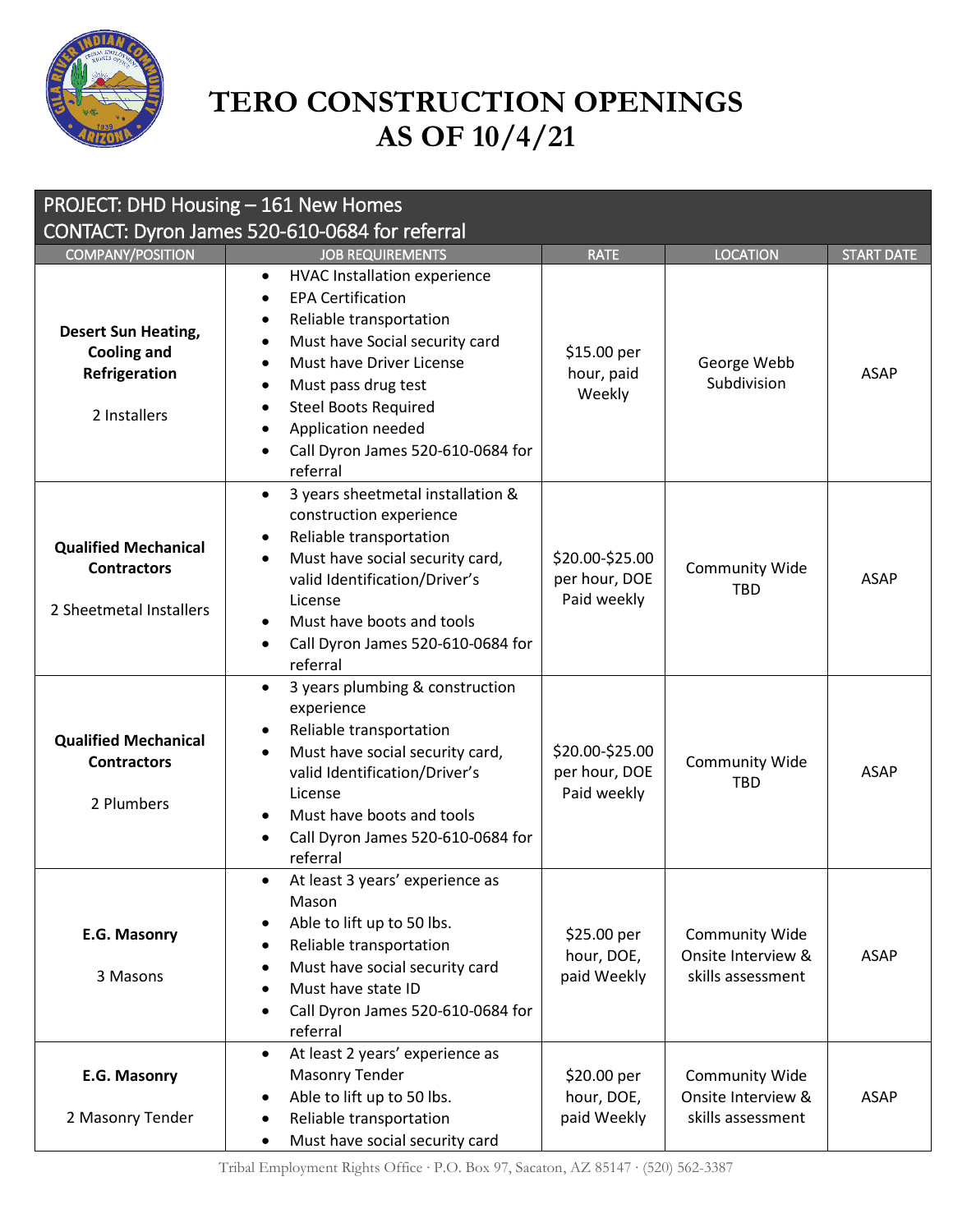| Must have state ID<br>• Call Dyron James 520-610-0684 for<br>referral |  |  |
|-----------------------------------------------------------------------|--|--|
|-----------------------------------------------------------------------|--|--|

| Project: Traffic Light Installation @Heritage Center at Wild Horse Pass |                                                                                                                                                                                                                                                                                                                                                                                                                                                                                                                        |                                     |                                                                                           |                   |  |
|-------------------------------------------------------------------------|------------------------------------------------------------------------------------------------------------------------------------------------------------------------------------------------------------------------------------------------------------------------------------------------------------------------------------------------------------------------------------------------------------------------------------------------------------------------------------------------------------------------|-------------------------------------|-------------------------------------------------------------------------------------------|-------------------|--|
| CONTACT: Dyron James 520-610-0684 for referral                          |                                                                                                                                                                                                                                                                                                                                                                                                                                                                                                                        |                                     |                                                                                           |                   |  |
| <b>COMPANY/POSITION</b>                                                 | <b>JOB REQUIREMENTS</b>                                                                                                                                                                                                                                                                                                                                                                                                                                                                                                | <b>RATE</b>                         | <b>LOCATION</b>                                                                           | <b>START DATE</b> |  |
| <b>AJP Electric Inc.</b><br>1 Blade Operator                            | Extensive knowledge of grade<br>$\bullet$<br>operation to include;<br>trenching/shoring standards,<br>grade stakes/plans, excavations,<br>barricading, leveling to grade spec<br>etc.<br>Reliable transportation<br>Must have Social Security Card<br>Must have State ID<br>$\bullet$<br>Referral/Resume must be taken to AJP Phx<br>office for application, interview and drug<br>testing following. Upon hiring, office<br>orientation/training/paperwork expected.<br>Call Dyron James 520-610-0684 for<br>referral | \$42.03 per<br>hour,<br>paid weekly | <b>SR347 &amp; Old</b><br>Maricopa Rd<br>(Next to Heritage<br>Center @Wild Horse<br>Pass) | October<br>2021   |  |
| AJP Electric Inc.<br>2 Concrete<br>Former/Finisher                      | Skilled tradesperson knowledge,<br>to include in-depth knowledge of<br>concrete, to include; depth, pitch,<br>smoothing and shaping.<br>Reliable transportation<br>Must have Social Security Card<br>Must have State ID<br>Referral/Resume must be taken to AJP Phx<br>office for application, interview and drug<br>testing following. Upon hiring, office<br>orientation/training/paperwork expected.<br>Call Dyron James 520-610-0684 for<br>referral                                                               | \$23.27 per<br>hour paid<br>weekly  | <b>SR347 &amp; Old</b><br>Maricopa Rd<br>(Next to Heritage<br>Center @Wild Horse<br>Pass) | October<br>2021   |  |
| AJP Electric Inc.<br>4 General Labor<br>(clean-up/hand-digging)         | Strenuous physical labor<br>requirements in all-weather<br>settings<br>Able to lift up to 50 lbs.<br>Reliable transportation<br>$\bullet$<br>Must have Social Security Card<br>Must have State ID<br>Referral/Resume must be taken to AJP Phx<br>office for application, interview and drug<br>testing following. Upon hiring, office<br>orientation/training/paperwork expected.<br>Call Dyron James 520-610-0684 for<br>referral                                                                                     | \$18.03 per<br>hour paid<br>weekly  | <b>SR347 &amp; Old</b><br>Maricopa Rd<br>(Next to Heritage<br>Center @Wild Horse<br>Pass) | October<br>2021   |  |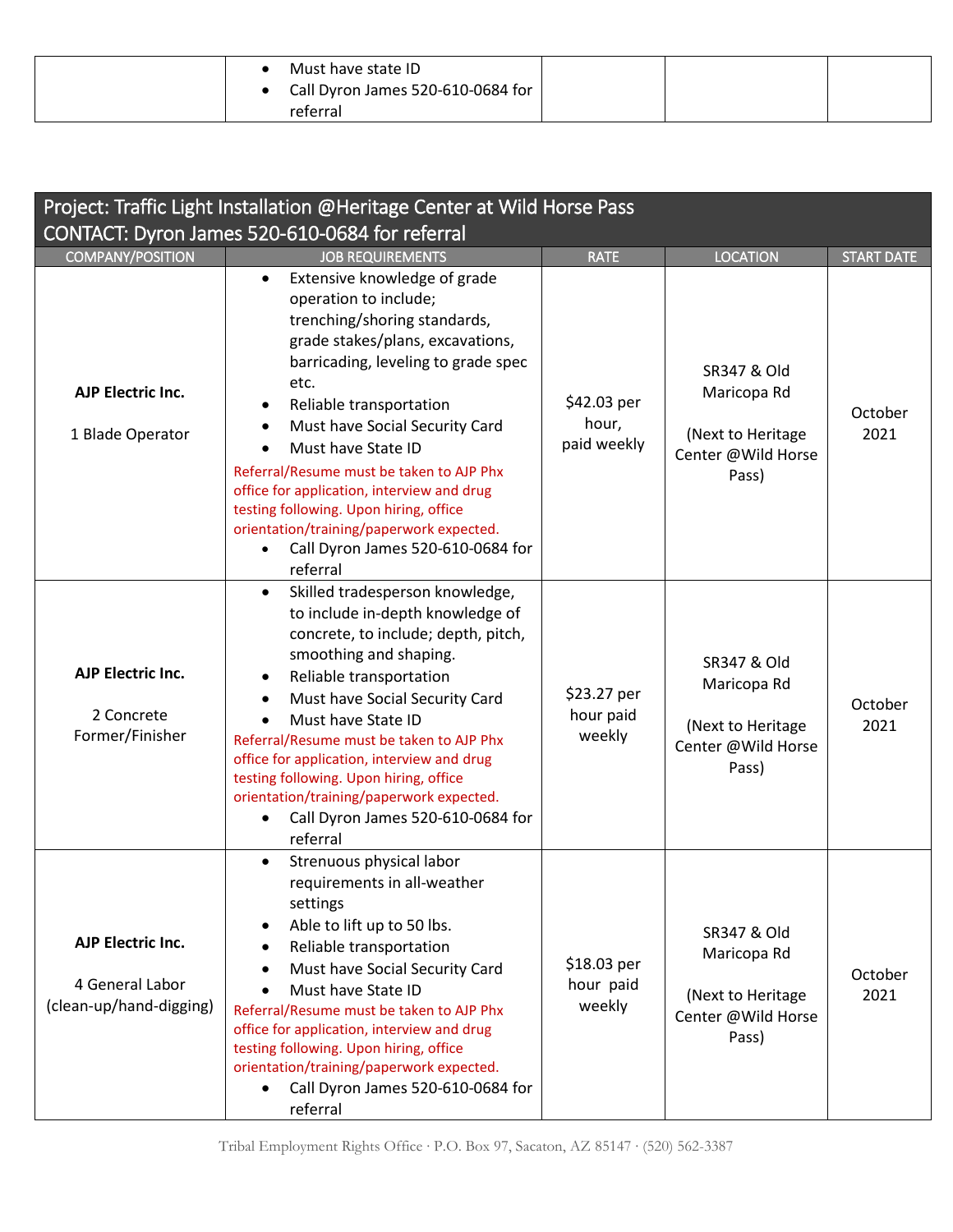| D2 Surveying<br>2 Survey Technicians | Proficient with Leica GPS Captivate<br>Series, Leica Robotic Total Station<br>TPS 15 & 16<br>Must be able to carry heavy<br>$\bullet$<br>equipment from location to<br><i>location</i><br>Valid forms of identification to<br>$\bullet$<br>include DL & SSC<br>Call Dyron James 520-610-0684 for<br>$\bullet$<br>referral | \$18-\$28.00 per<br>hour, DOE<br>paid weekly | SR347 & Old<br>Maricopa Rd<br>(Next to Heritage<br>Center @Wild Horse<br>Pass | ASAP |
|--------------------------------------|---------------------------------------------------------------------------------------------------------------------------------------------------------------------------------------------------------------------------------------------------------------------------------------------------------------------------|----------------------------------------------|-------------------------------------------------------------------------------|------|
|--------------------------------------|---------------------------------------------------------------------------------------------------------------------------------------------------------------------------------------------------------------------------------------------------------------------------------------------------------------------------|----------------------------------------------|-------------------------------------------------------------------------------|------|

| Project: Physical Therapy Expansion @Gila River Health Care                                |                                                                                                                                                                                                                                                                                                                                                                                   |                                                 |                                         |                   |  |
|--------------------------------------------------------------------------------------------|-----------------------------------------------------------------------------------------------------------------------------------------------------------------------------------------------------------------------------------------------------------------------------------------------------------------------------------------------------------------------------------|-------------------------------------------------|-----------------------------------------|-------------------|--|
| CONTACT: Dyron James 520-610-0684 for referral                                             |                                                                                                                                                                                                                                                                                                                                                                                   |                                                 |                                         |                   |  |
| <b>COMPANY/POSITION</b>                                                                    | <b>JOB REQUIREMENTS</b>                                                                                                                                                                                                                                                                                                                                                           | <b>RATE</b>                                     | <b>LOCATION</b>                         | <b>START DATE</b> |  |
| <b>Dallas Professional</b><br><b>Painting</b><br>8 Journeyman<br><b>Commercial Painter</b> | Minimum 5 years' experience as a<br>$\bullet$<br>commercial painter.<br>Must have knowledge of all types<br>of coatings.<br>Must be able to brush, roll and<br>$\bullet$<br>spray various types of coatings.<br>Advanced knowledge of spray<br>equipment is required.<br>Must have valid forms of<br>$\bullet$<br>Identification<br>Call Dyron James 520-610-0684 for<br>referral | \$17.00+ per<br>hour. DOE,<br>Paid Weekly       | <b>Gila River Heatlh</b><br>$Care - D3$ | <b>ASAP</b>       |  |
| <b>FKF Floorworks</b><br>1 Experienced Tile Setter                                         | Must have 20+ years tile<br>$\bullet$<br>experience with high end luxury<br>tile projects.<br>Must have own vehicle and<br>required tools.<br>Must pass drug screening and<br>background check.<br>Must be OSHA certified.<br>Must have valid forms of<br>Identification<br>Call Dyron James 520-610-0684 for<br>referral                                                         | \$30.00 per hr.<br>Paid Weekly                  | <b>Gila River Heatlh</b><br>$Care - D3$ | October<br>2021   |  |
| <b>Universal Piping</b><br>2 - 4 Plumbers                                                  | Must have 5 years plumbing<br>$\bullet$<br>experience.<br>Must have reliable transportation<br>Must pass drug screening and<br>$\bullet$<br>background check.<br>Must have valid forms of<br>Identification<br>Call Dyron James 520-610-0684 for<br>referral                                                                                                                      | \$20.00-\$25.00<br>per hour, DOE<br>Paid weekly | <b>Gila River Heatlh</b><br>$Care - D3$ | October<br>2021   |  |